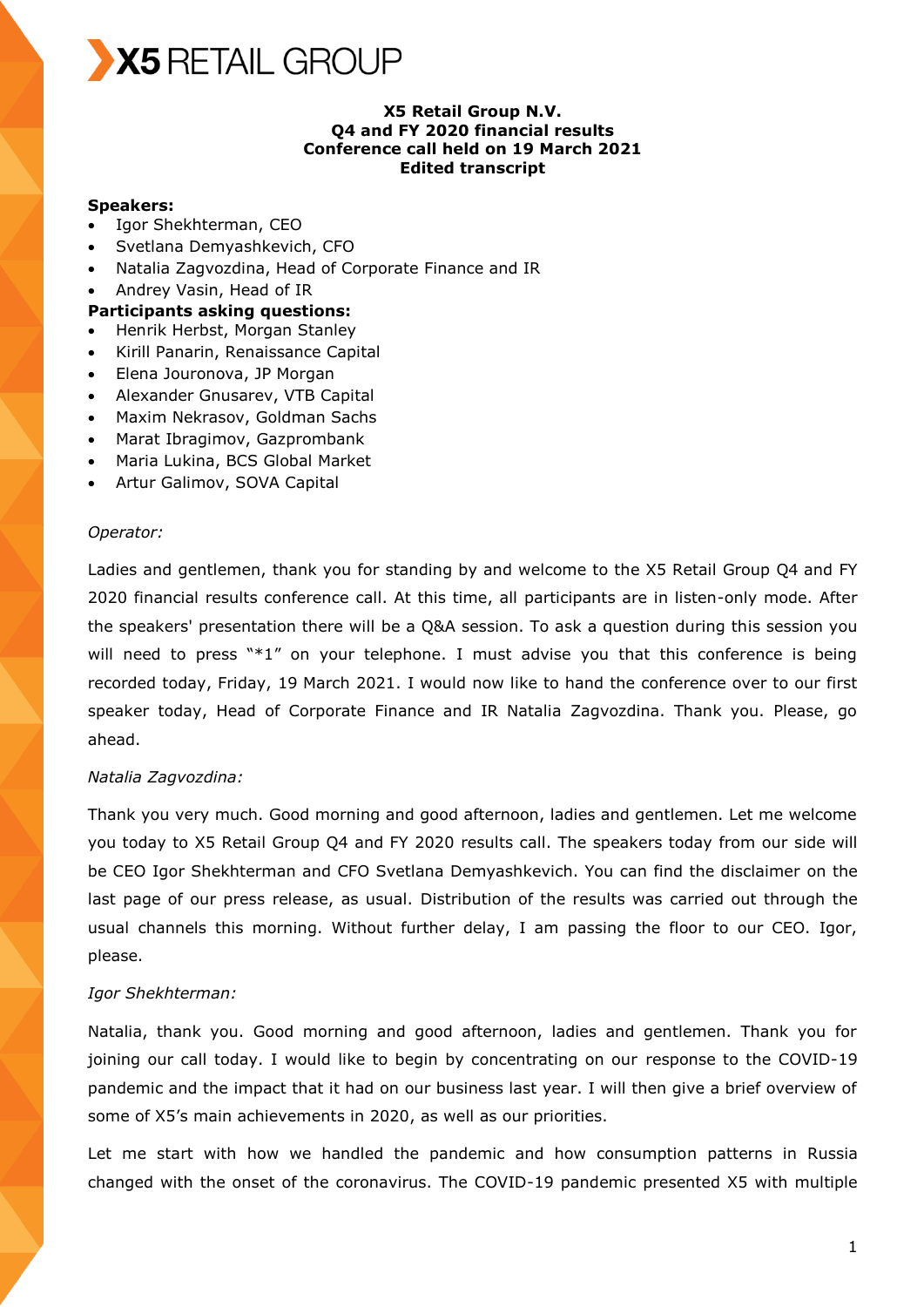

challenges. Food retailers across the world faced many of the same challenges in 2020. The Russian national lockdown in May–July proved the resilience of our internal processes, risk control and decentralised management model. It also tested our capacity to keep up with growing consumer demand. At the start of the pandemic, we introduced new measures to boost workplace health and safety. For example, we provided emergency personal protective equipment for all of our employees. We arranged for 95% of our office personnel to start working remotely over the course of just two weeks. We introduced new mobile teams for our stores and logistics operations. These teams could quickly replace a full shift or team that needed to quarantine if a worker tested positive for COVID-19. This enabled us to keep our logistics network and stores fully operational throughout 2020.

Our online and express delivery channels saw a rapid rise in demand in 2020. To capitalise on this, we invested heavily in our online platform and express delivery services. We expanded our infrastructure by opening two new dark stores and increased our express delivery service area to fully cover the city of Moscow. Today our online delivery services are already available in 25 Russian regions. Across both Perekrestok Vprok and express delivery, we delivered 7.9 mln online orders to over 1.4 mln customers. We now expect express delivery's contribution to X5's digital sales to continually surpass that of Perekrestok Vprok, having seen that short delivery time and attractive pricing can help us gain traction among our customers.

LFL sales increased by 5.5% in FY 2020. This was driven by a higher average ticket, our constant focus on the quality of goods in our stores, attractive pricing, as well as the new store concept. Over 12% of our stores were operating under the new concept by year-end. In 2020, we added 1,500 new stores, and our trading space increased by 8.3% y-o-y to 7.8 mln sq m. Approximately half of these openings replaced less efficient food retail operators who were unable to continue running effectively in the pandemic. As a result of positive LFL and network expansion, we increased our offline market share to 12.8%, growing our revenue at an accelerated pace compared to the previous year.

We continued to consolidate our position in the offline food retail market in both proximity and supermarket formats. In the proximity segment, Pyaterochka demonstrated particularly strong performance between late March and mid-July in the context of lockdown and limited public mobility. The chain attracted new customers from traditional retail, as well as hypermarket and supermarket formats. Because of this, we are even more confident in our strategic decision to concentrate on expanding the proximity segment.

Over the course of the year, customer loyalty continued to grow. Our loyal customer base increased by 16.5% and reached 47.3 mln [people] by year-end. This growth was fueled by new customer feedback features across our loyalty programme and our new enhanced mobile app. This helped us to gather over 120 mln customer ratings of products in our stores. Customers that actively use loyalty cards generate higher value and are typically more profitable for the Company. So, this puts us in an excellent position for the year ahead.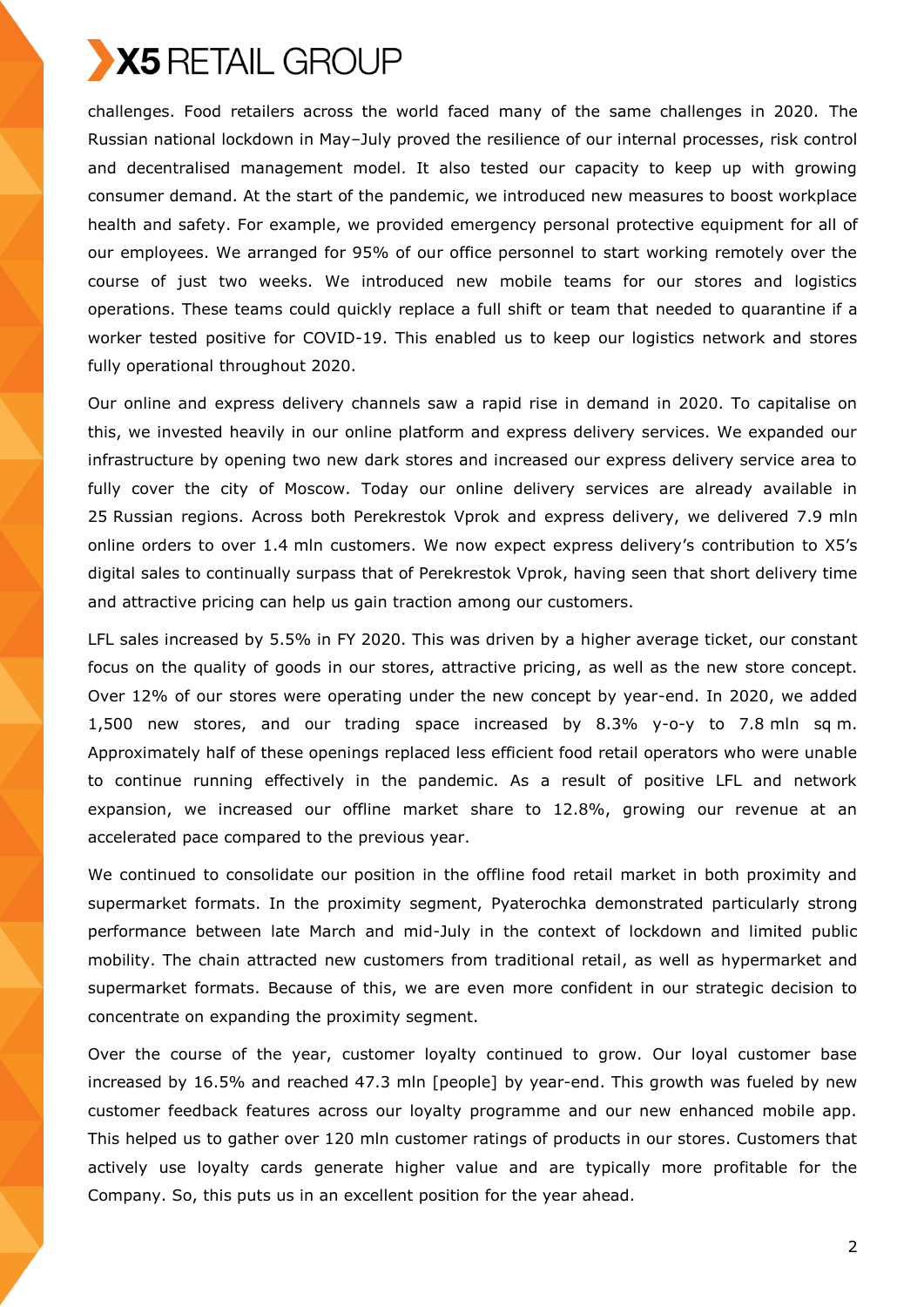Before I move on to the X5 2020 results, I want to briefly touch upon the main market trends we saw in 2020. Last year, consumer behaviour continued to shift towards even greater confidence. The total online grocery market in Russia increased by 260% to RUB 155 bln. Competition between online players grew, and express delivery from proximity stores became even more popular. Overall, offline food retailers grew by 1.8% in 2020, helped by higher stay-at-home consumption. This was also reflected in an estimated 30–40% reduction in the HoReCa market. Food inflation began to rise significantly towards the end of last year. It was 6.7% in December due to high global inflation in fruit and vegetable prices and the weakening rouble. During the first 9M 2020, it averaged 3.3%. Hard discounters did extremely well in 2020 compared to higher-end supermarkets and specialty stores. This market segment doubled in value between 2018 and 2020. Consumer spending last year focused on staples like food, pharmaceuticals, utilities, health, and pet products. The stay-at-home trend also led to higher spending on selected durable goods, such as consumer electronics, DIY and home and garden products. The food retail industry continued to consolidate. The share of the top-5 retailers rose from 29% in 2019 to 32% in 2020. Offline retail continued to be dominated by X5 and Magnit. Another trend we saw last year was that almost all offline players either expanded or launched their own online delivery services.

Now, I want to summarise our key achievements of 2020 and the progress of our online business in 2021. We maintained leadership in revenue growth against our main peers and further expanded the absolute revenue gap with each of our five closest competitors in online grocery. The vast majority of our stores remained fully operational during the COVID-19 lockdown and even managed to increase their sales and delivery volumes from our supply chain. We achieved revenue growth above our internal budget targets and profitability in line with our budget. We managed to offset COVID-related costs of RUB 3.5 bln thanks to increased efficiency and the positive effect of our business digitalisation. This enabled us to deliver a solid EBITDA margin of 7.3%, which was in line with our strategic objective to remain above 7%.

We grew the GMV of our online businesses faster than the e-grocery market and achieved market leadership in e-grocery. Our estimated market share is 12.6%. The GMV generated by express delivery from Pyaterochka and Perekrestok stores and the Okolo delivery aggregator totalled RUB 2.1 bln in February 2021. By the end of February, our express delivery services were handling around 50,000 orders per day. Vprok handled between 12,000 and 15,000 orders per day during February. The online marketplace Perekrestok Vprok, which is primarily for stock-up shopping, reported a GMV of RUB 1.7 bln in February this year, up by 122% y-o-y. The share of digital sales in X5's total revenue exceeded 2% during the second month of 2021 and reached 4.5% in Moscow and the Moscow region in the same period.

We delivered stability and successfully sustained the quality of our in-store operations during the pandemic. We fully understand that the vast investments we have made into our new businesses and their development are currently having a negative impact on our consolidated margin. This is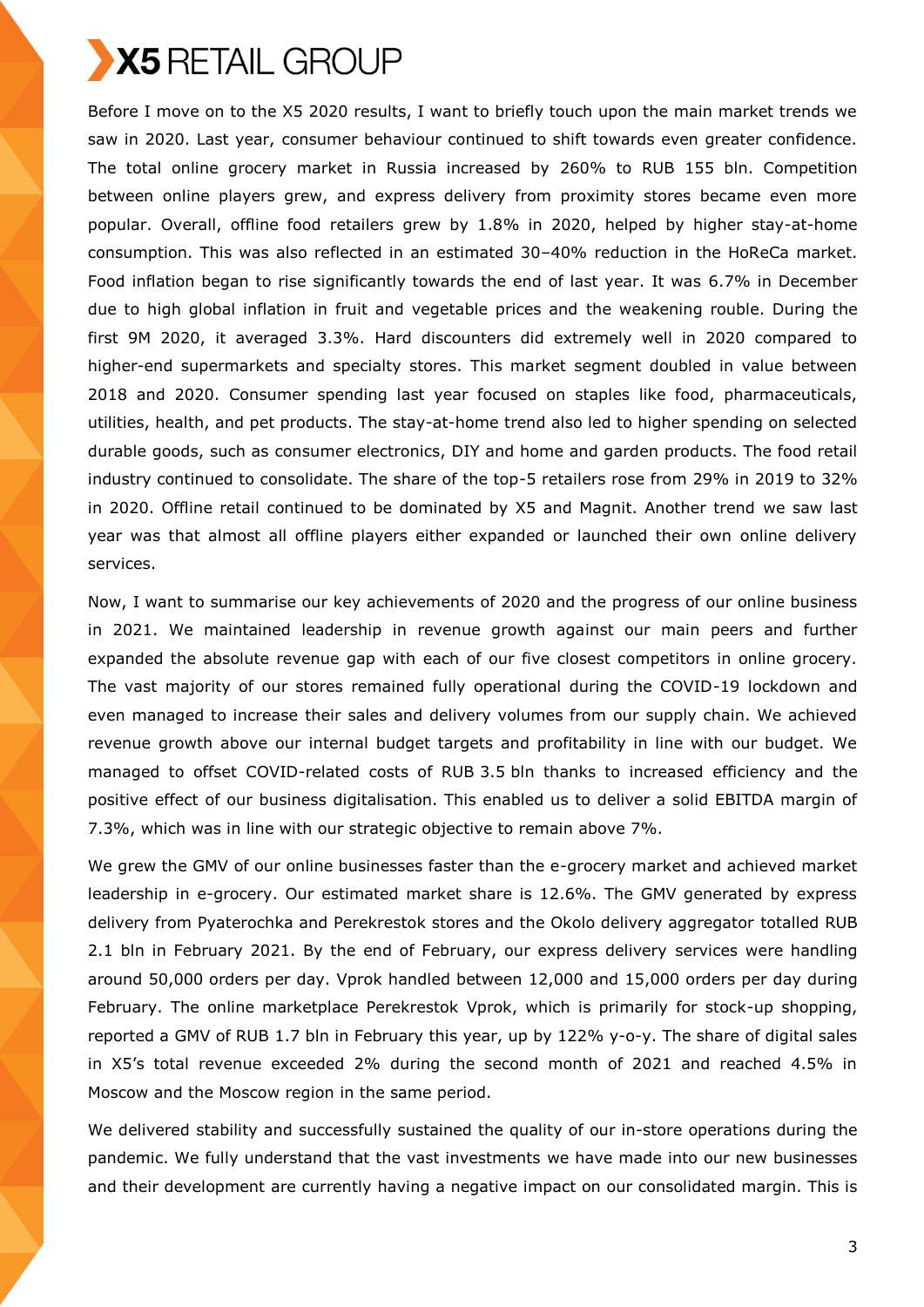why we are in the process [of finding] the best structure for our digital businesses and will come back with a solution later this year. There are several options. We may consider attracting new investors or strategic partners when new businesses are set up as a separate company. This should enable us to continue investing accordingly in the development of our digital business in line with more aggressive actions by our peers in the e-grocery segment, and also to reduce the stress on our consolidated financial results from new businesses, which we consider strategically important for us.

We sustained positive momentum in personnel turnover and labour productivity. Turnover declined by 11 p.p. to 38% and our average labour productivity improved by 3.3%. Our investments in price in 2020 were in line with our plans. We supported our customers throughout the pandemic with additional price investments and promos, even when demand at our stores peaked. It was the socially responsible thing to do, given the impact of the COVID pandemic on consumer income. We continued to roll out new concepts and CVPs in our proximity and supermarket formats. We refurbished 583 Pyaterochka and 45 Perekrestok stores. By the end of the year, 13% of Pyaterochka and 12% of Perekrestok stores were operating under the new concept. LFL performance in the new concept stores is around 10% higher than it was in the previous concept, while NPS is 50% higher in new concept stores.

We continued to transform X5's hypermarket format. We reduced the number of Karusel stores by 35 in 2020, and transferred 25 stores to the Perekrestok brand as large supermarkets. As of year-end, 56 stores still operated as Karusel hypermarkets.

We launched stores in the promising market segment of hard discounters under X5's new Chizhik brand. The average area of Chizhik stores is about 250 sq m and each store has around 660 SKUs. We opened our first four pilot stores last year, and one more in February this year. Initial results have been very promising. Our long-term target for Chizhik is to have a 60% share of private labels in the assortment. This year we plan to introduce around 300 private-label SKUs to the format. During the year, we also plan to open up to 50 stores in this format.

We launched express delivery mobile apps for Pyaterochka and Perekrestok, with a total of 3.8 mln downloads last year. We launched Okolo, our FMCG delivery aggregator. We will develop Okolo further this year as we sign up HoReCa and non-food FMCG retailers to the service.

5Post, our e-commerce delivery service, successfully completed the year as a standalone business. It delivered 6.8 mln e-commerce packages. In December alone, 5Post handled 1.5 mln parcels. By year-end, its network had over 4,500 parcel lockers plus nearly 12,000 delivery points in X5 stores. By February this year, 5Post had already achieved positive EBITDA performance.

We continued our digital transformation, which had a positive impact on last year's EBITDA of RUB 7 bln. This year, we expect its impact to be RUB 20 bln. We strengthened our focus on ESG by producing new medium-term goals to be achieved by 2023 as well as longer-term ESG aspirations for 2030. Among other things, we aim to become carbon-neutral by 2050, decrease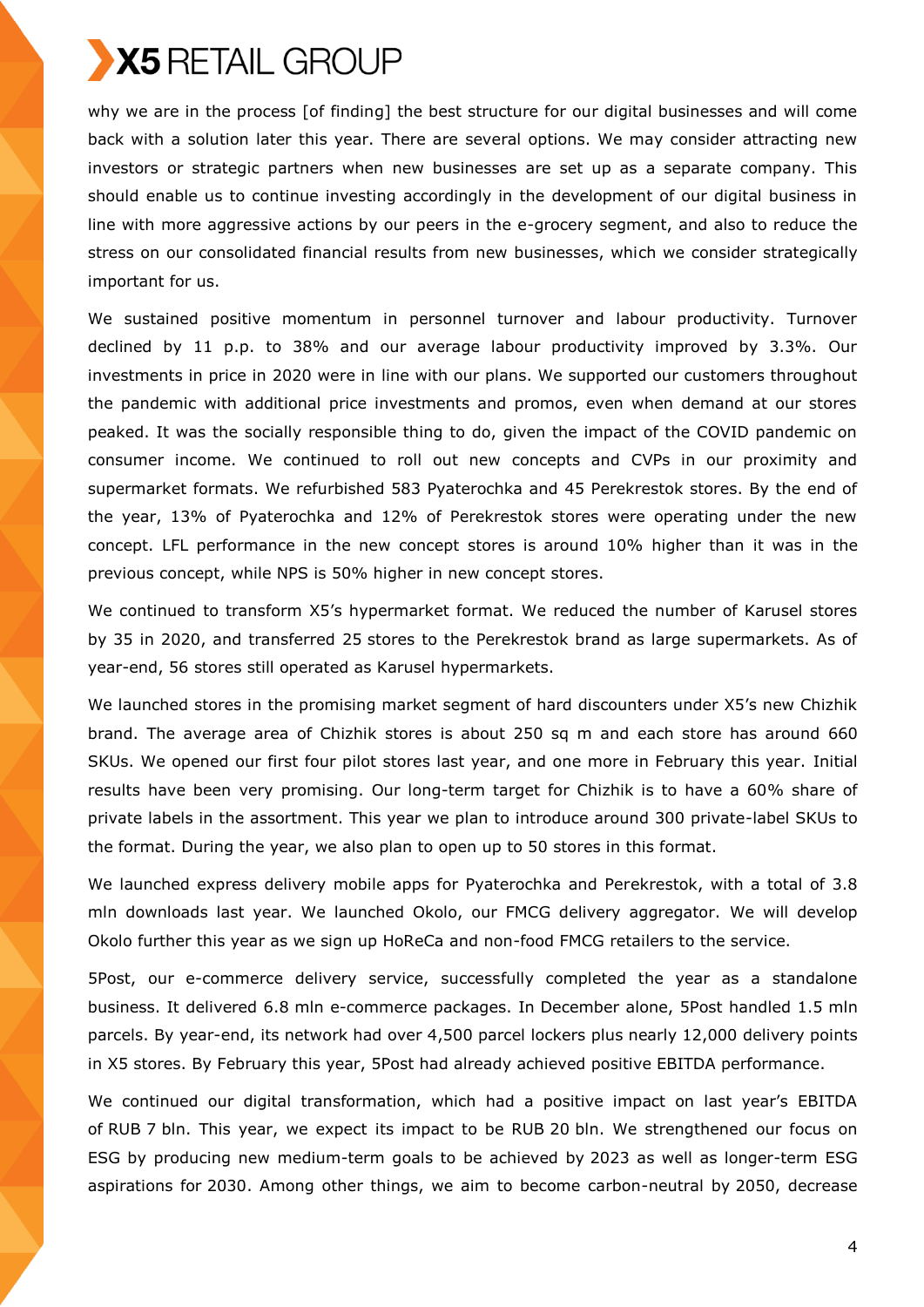food waste and expand our Basket of Kindness food drive while improving our disclosure of ESG metrics.

We adopted and updated our dividend policy that envisaged an interim dividend payment in 2020 and paid the first interim dividend based on our 9M 2020 results in December. X5's Supervisory Board has just recommended that payments of the second 2020 dividend be in the amount of RUB 30 bln. Together with the interim dividends paid in December 2020, total dividends for the year will amount to RUB 50 bln.

To conclude, let me highlight our priorities. In 2021, we will work on maintaining our market leadership, while developing ourselves as a client-centric and technologically-advanced retailer. We will expand our retail footprint further in 2021 by opening up to 1,500 new stores. The majority will be proximity stores and the rest will be supermarkets and hard discounters. We will continue testing various aspects of the hard discounter format and its performance in relation to competitors. Given the recent success of our online businesses, we will develop a variety of new digital initiatives. This will include a media platform, which is already under development by our in-house team. We aim to launch an FMCG marketplace based on Perekrestok Vprok. We will open a subscription service for our customers this year. Alongside this, we will continue to expand our express delivery offering and broaden our customer engagement to increase the span of the customer journey. Speaking more broadly, in 2021, we will continue to build the foundation for X5's eco-system. We will increase our media capability as well as offer financial services to our customers. We will work on expanding our ready-to-eat segment and have set specific targets to grow the share of the ready-to-eat assortment at both the Pyaterochka and Perekrestok formats. Another key area of focus in the coming year will be sustainability. We will continue to work towards the goals of our sustainable development strategy for 2023 and 2030. We will also publish our first standalone sustainability report in line with GRI standards. Our focus on operational efficiency and our discipline in capital allocation will support our annual dividend payments, which we expect to grow steadily.

Now I would like to hand over to X5 CFO Svetlana Demyashkevich. Thank you for your attention.

## *Svetlana Demyashkevich:*

Thank you, Igor. Good morning and good afternoon, ladies and gentlemen. Let me start with the external environment, after which I will give an overview of our financials and provide you with some insight on our key quarter-to-date results.

In Q4 2020, food inflation accelerated noticeably and averaged 5.8% y-o-y compared to 4.3% in Q3 and 3.9% in 2020. In February, food inflation reached 7%. Periods of high food inflation volatility tend to be rather short and so we expect this to stabilise over the year. High food inflation resulted in regulatory actions and price monitoring for socially important goods. The latter started in December 2020 and will remain in effect until the end of March. Socially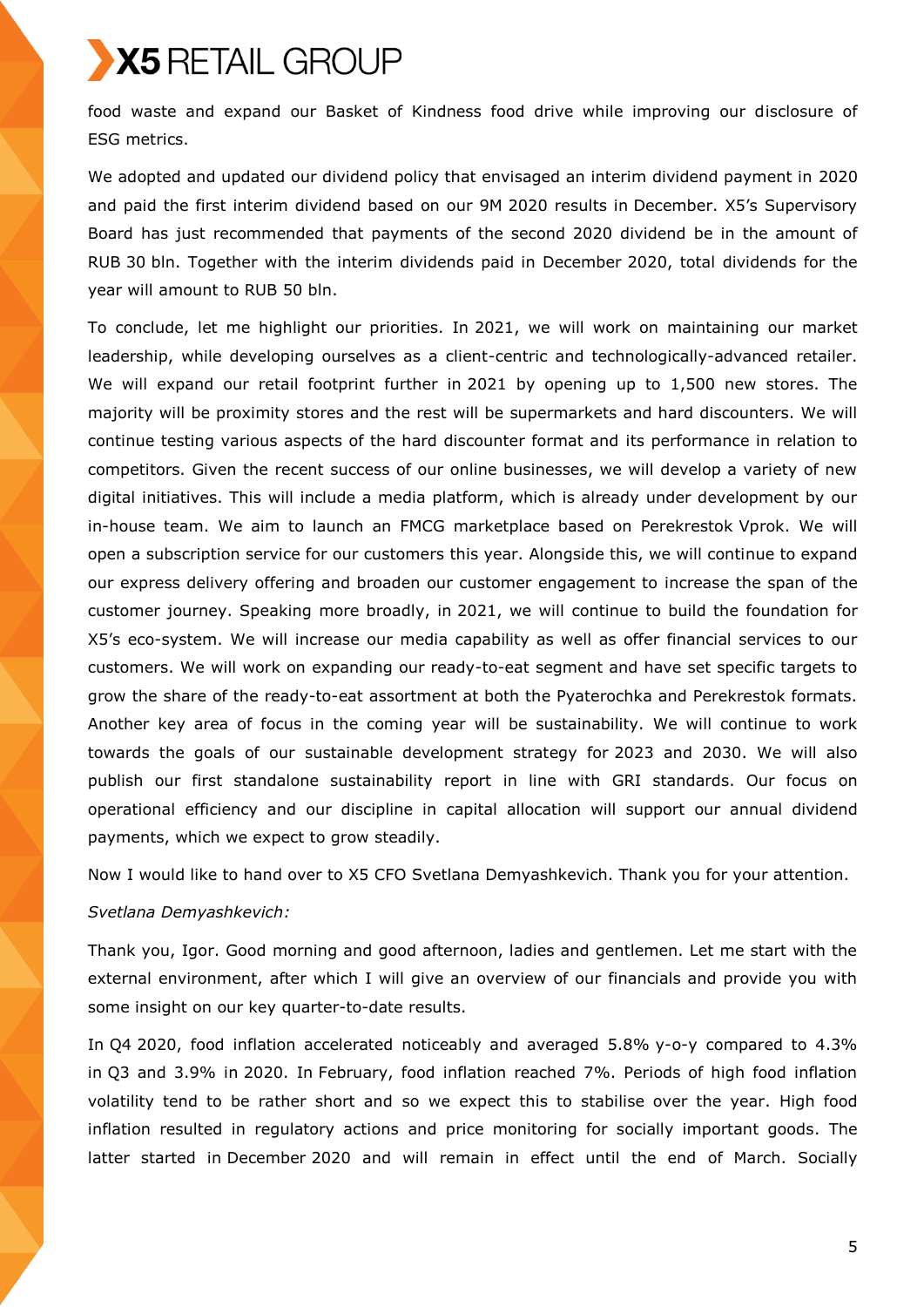important goods account for just under 5% of X5's turnover and given our pricing for these products has always been very competitive, we see low regulatory risks in this area.

In Q4 2020, real disposable income improved slightly but still remained in the negative area at around negative 1.7% y-o-y. It goes without saying that weak consumer income will continue to impact the sector in 2021, strengthening demand in the low-cost market segment.

Now a few words about X5's financial performance in Q4 and FY 2020. Q4 revenue increased by 12.7% y-o-y on the back of solid LFL sales, increased selling space and ongoing store refurbishments. Refurbished stores continued showing LFL well in excess of comparable stores still operating under the old concept. The net sales of our digital businesses (Perekrestok Vprok, express delivery and 5Post) rose by 362% y-o-y to around RUB 20 bln, and comprise 1% of consolidated FY 2020 revenue. Total revenue growth in 2020 exceeded our expectations and the budget. In Q4 2020, the LFL sales composition by traffic and basket continued to reflect the impact of COVID-19 with less frequent customer visits to stores and larger purchases per visit. On balance, X5 saw consumers trading up across all retail formats, which can be partially attributed to a lower share of wallet going to the HoReCa segment as well as ongoing improvements made to the variety and quality of assortment across all our formats. However, in Q4, we did feel the need to support customers suffering from the rapid growth in food inflation. As you remember, our financial results for 9M [2020] were very strong and noticeably above our budget. This is why, in Q4, we decided to invest in our consumers and personnel. Our investments were tactical and measured, and included price investments in October and November, additional marketing expenses as well as bonuses to operating personnel, mostly in Pyaterochka. Why did we do it in Q4? High food inflation began affecting customer confidence and we decided it was a good time not only to support our loyal customers by offering more attractive pricing but also to attract new clients in order to grow our market share. Marketing is vitally important as we aim to grow our market share through initiatives such as express delivery and the smart positioning of our proximity format. Our additional employee bonuses are in line with our strategy to dramatically increase engagement and the productivity of our line personnel.

In total, these three components of our investments in Q4 resulted in an additional 86 b.p. being spent with equal 25% shares coming from commercial margin and marketing, and 50 b.p. coming from bonuses to store and logistics personnel. Once again, it was our conscious decision to make these investments and our financial results allowed for it. Without these investments, our Q4 margin would have been 7%.

Another comment I would like to make is about the impact of our new digital businesses on our profitability, which Igor touched upon earlier. We see investments into these new businesses as strategically important. They contribute positively to our growth, adding about one additional percentage point and they impact our margins. In Q4, our EBITDA margin would have been 21 b.p. higher if we had no new businesses in 2019 and 2020. Compounded with the additional investment made in Q4, we have a total EBITDA impact of over 100 b.p. on our quarterly margin,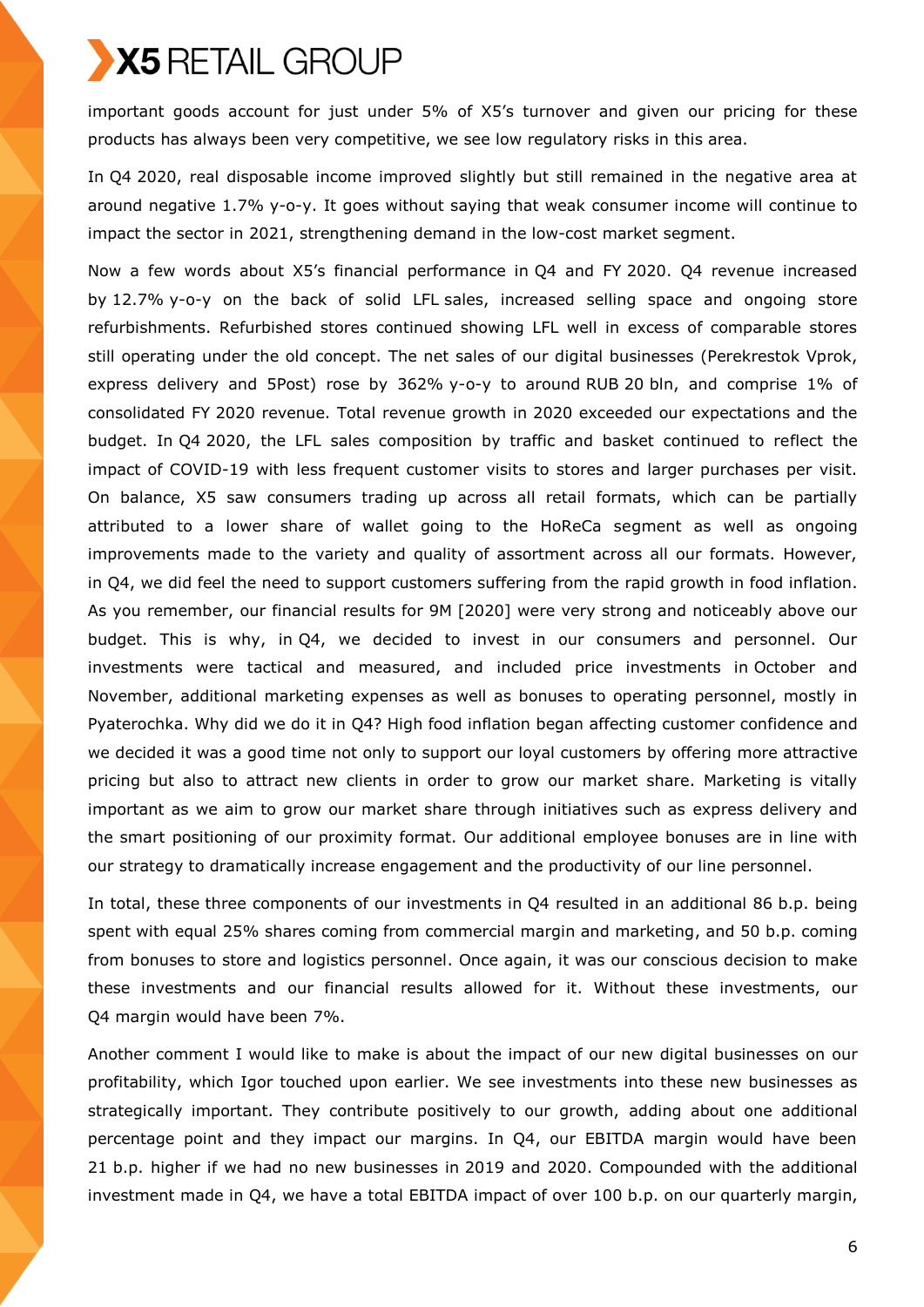

which implied 7.2% normalised profitability for the quarter, excluding online. For FY 2020, the impact of new businesses on the margin was 38 b.p. and our annual EBITDA margin would be close to 8%, if we had no digital business investments and no technical investments in Q4. Oneoff COVID-related costs also had an impact on our EBITDA in 2020. We estimate the amount to be around RUB 3.5 bln. At the same time, there was a positive impact as consumers traded up. This was especially visible at our Pyaterochka format as the HoReCa sector declined and we saw a more profitable category mix.

As the Company delivered higher than budgeted financial results in 2020, both KPIs for the 3 year LTI programme that ended in 2020 were met. To remind everyone, these KPIs were related to our leadership in revenue and the EBITDA multiple against sector peers. In Q4, the reversal of accruals for LTI and share-based payments amounted to RUB 1 bln due to the actualisation of the LTI fund for participants who withdrew from the LTI programme in recent years. As part of the programme, 50% of the total award is paid in 2021 subject to maintaining the achieved target until the end of 2020, while the other 50% is deferred to 2022 with the profitability threshold as a condition for the deferred pay-out. The remaining accruals related to the second payment of the previous programme will continue until Q3 2022, and will total around RUB 1.5 bln.

Depreciation, amortisation and impairment costs decreased as a percentage of revenue by 16 b.p. to 3.7% in Q4. This was due to the positive impairment effect largely caused by by Pyaterochka's improving results. This is partially balanced by impairment related to Karusel, which is undergoing transformation. Karusel's share of X5's revenue as well as its number of stores are decreasing driving down their negative impact on overall margins.

In Q4 2020, net finance costs decreased by 20% y-o-y due to a decline in the weighted average effective interest rate on X5's total debt to 6.78%. This comes as a result of declining interest rates in the Russian capital market as well as actions taken by X5 to minimise interest expenses.

In Q4, income tax expenses grew by 36.6% as a result the Group's subsidiaries distributing their first interim dividend of RUB 20 bln in December, an increase in the accrual of deferred tax liability as well as higher free-tax profit, which reflected overall business growth.

The Company's net profit in Q4 increased by 221% to RUB 2.8 bln, while its net profit margin increased by 34 b.p. y-o-y to 0.5%. In 2020, net profit margin improved by 49 b.p. y-o-y to 2%.

At the end of Q4 2020, our net debt/EBITDA ratio was at 1.67x. Going forward, we aim to keep this ratio under 1.8 while continuing to pay dividends.

Now a few comments about our cash flow. In Q4, net cash flow generated from operating activities was RUB 20.4 bln due to the Company paying higher dividend-related taxes. In 2020, net cash flows generated from operating activities increased by 26.9%, reflecting both the Company's business expansion and its positive working capital trends. The smaller positive change in working capital in Q4 2020 compared to Q4 2019 was mainly due to the calendarisation of procurement and sales during the year driven by changes in customer behaviour, with a higher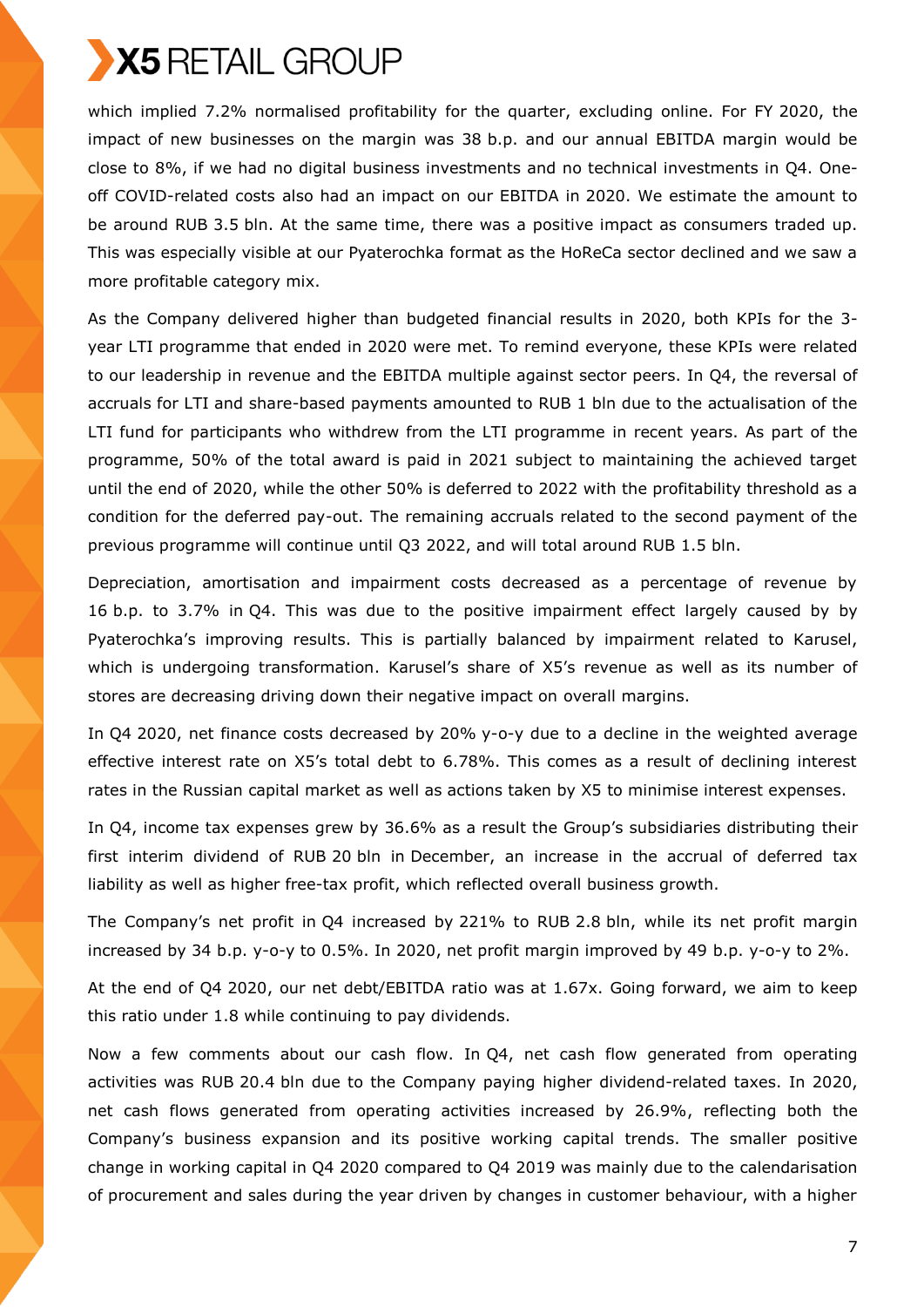share of total purchases in Q2 and Q3 and a lower share in Q4 compared to 2019. On balance, the Company continued to operate with negative working capital which supported cash flows as the business continued to expand.

Turning to capex, net cash used in investing activities increased to RUB 25.6 bln in Q4 2020, slightly up y-o-y. This reflected higher investments in store refurbishments and our digital transformation, including the development of digital businesses, and lower investments in new openings compared to 2019. Approximately 33% of capex in Q4 went towards expanding our store base, the remaining capex went towards refurbishments at 9%, logistics at 12%, IT at 8%, maintenance at 15% and other investments. Total capex in 2020 increased by 10.9% y-o-y to RUB 89.9 bln with increased shares of spending on refurbishment and development of digital businesses, and decreased spending on new openings as the number of new stores was lower. However, we managed to bring capex per new store in line with the capex per store of our previous concept. On the back of strong profitability, good cash flow and a solid balance sheet, the Supervisory Board proposed to pay a final annual dividend in the amount of RUB 30 bln. Together with the interim dividend paid in December, the total dividend for the year will amount to RUB 50 bln. This is 67% higher than in 2019 in rouble terms.

And finally, I will give a short update on the quarter-to-date results before we go to the Q&A session. YTD trading is strong and is exceeding our expectations. Pyaterochka and our digital businesses remain the core drivers of growth. Growth in net retail sales from the beginning of January to mid-March was over 11%, while LFL sales have risen by around 6%. At the same time, LFL sales in Pyaterochka accelerated from 7% in January to 7.4% in February and our online sales are up 365% y-o-y. With that, I would like to conclude the discussion of our results. Thank you very much for your attention.

# *Operator:*

Thank you very much. Ladies and gentlemen, we will now begin the Q&A session. If you wish to ask a question, please press "\*1" on your telephone and wait for your name to be announced. If you wish to cancel your request, please press the "#" key.

The first question comes from Henrik Herbst of Morgan Stanley. Your line is open, please ask your question.

## *Henrik Herbst:*

Thank you very much. I have three questions.

You have mentioned your pricing activity and your reinvestment in consumers in October and November. I was wondering if you could tell us more about your LFL figures. Maybe you could talk a bit about the return on your price activity. More specifically, about what you did and whether it was about cutting headline prices or more about promo activity. And what do you think about price elasticity on the back of that?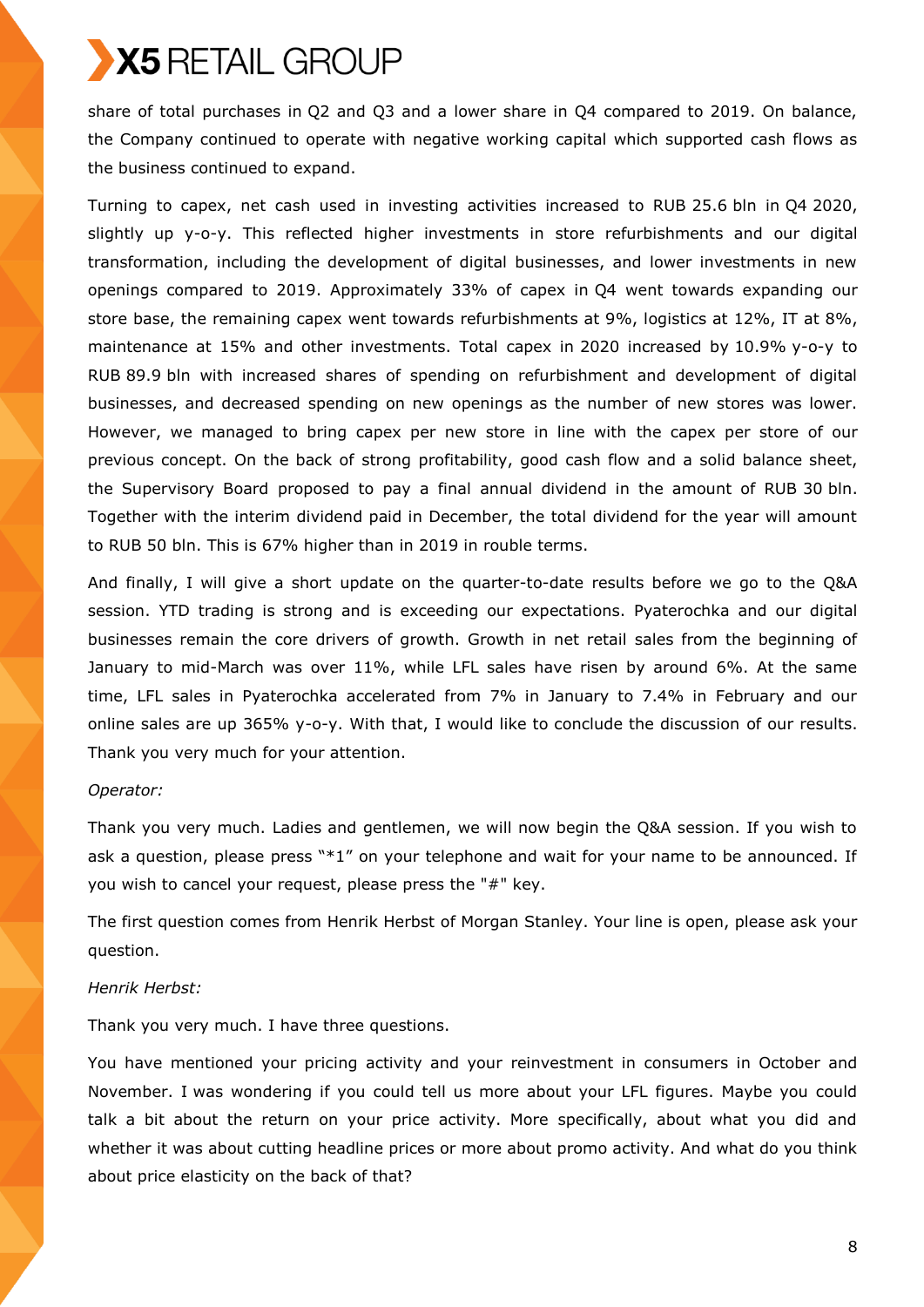Secondly, I was wondering if I heard it right. You were saying that, excluding the digital investment, your EBITDA margin in Q4 would have been around 8%. I am not sure if I heard that correctly. Maybe you could confirm that.

And then, I was wondering how you consider that investment and its drag on margins going into 2021.

The last question is about LFL sales or trends so far in Q1. It is quite encouraging to see your LFL sales accelerating in February, but maybe you could give us some thoughts on how margins progressed in Q1 and also how you think about the comps. I guess from mid-March, comps are getting a little bit tougher from stockpiling as well.

That is it. Thanks very much.

# *Svetlana Demyashkevich:*

Thank you for all your questions. I will start by discussing the price investments we made in October and November, mostly in Pyaterochka, and, as I have mentioned, not only price investments but also some marketing activities. As you probably know, this is in line with our typical strategy for any Q4 period. It is high season for us, and provides us with the best opportunity to attract new customers and significantly increase our market share. We usually take advantage of this opportunity in Q4 if we have good results in the beginning of the year. 2020 was a good example of this – we had very strong results in the first three quarters, so we had the opportunity to invest. This resulted in us growing our market share above expectations. As you see, it grew by 1.5%, above the usual pace of our annual market share growth, which is typically around 0.8-1.0%. This year, the pandemic, online development and the ability to invest and consolidate the market allowed us to increase our market share at an accelerated pace. We achieved this through increasing our promo activities and introducing price corrections in line with the market. Starting in January, our promo activities returned to normal levels and now remain even lower than at the beginning of last year.

As regards the LFL trends in January and February, we have seen the results of all these activities, including price investments, marketing activities and investments in our personnel. In January and February, we saw not only rising LFL trends in Pyaterochka, but also increased productivity and higher than forecasted EBITDA margins. It is hard to predict how this trend will play out in late March, as we will have to compare it with a one-off and unusual period from last year, i.e. the start of the pandemic. I think this will be the case for the entire market, and we can come back to this point during our call in April when we will be discussing the results of Q1 2021.

On additional expenses in our digital businesses, yes, you are right. I would say that taking into account adjustments made for investments in marketing, prices, employees and our digital businesses, our normalised EBITDA margin would be around 8%. If we are only talking about our digital businesses, the overall impact on the margin is about 38 b.p. You are right that we look to our strategy to understand and forecast the impact of our digital businesses going forward. That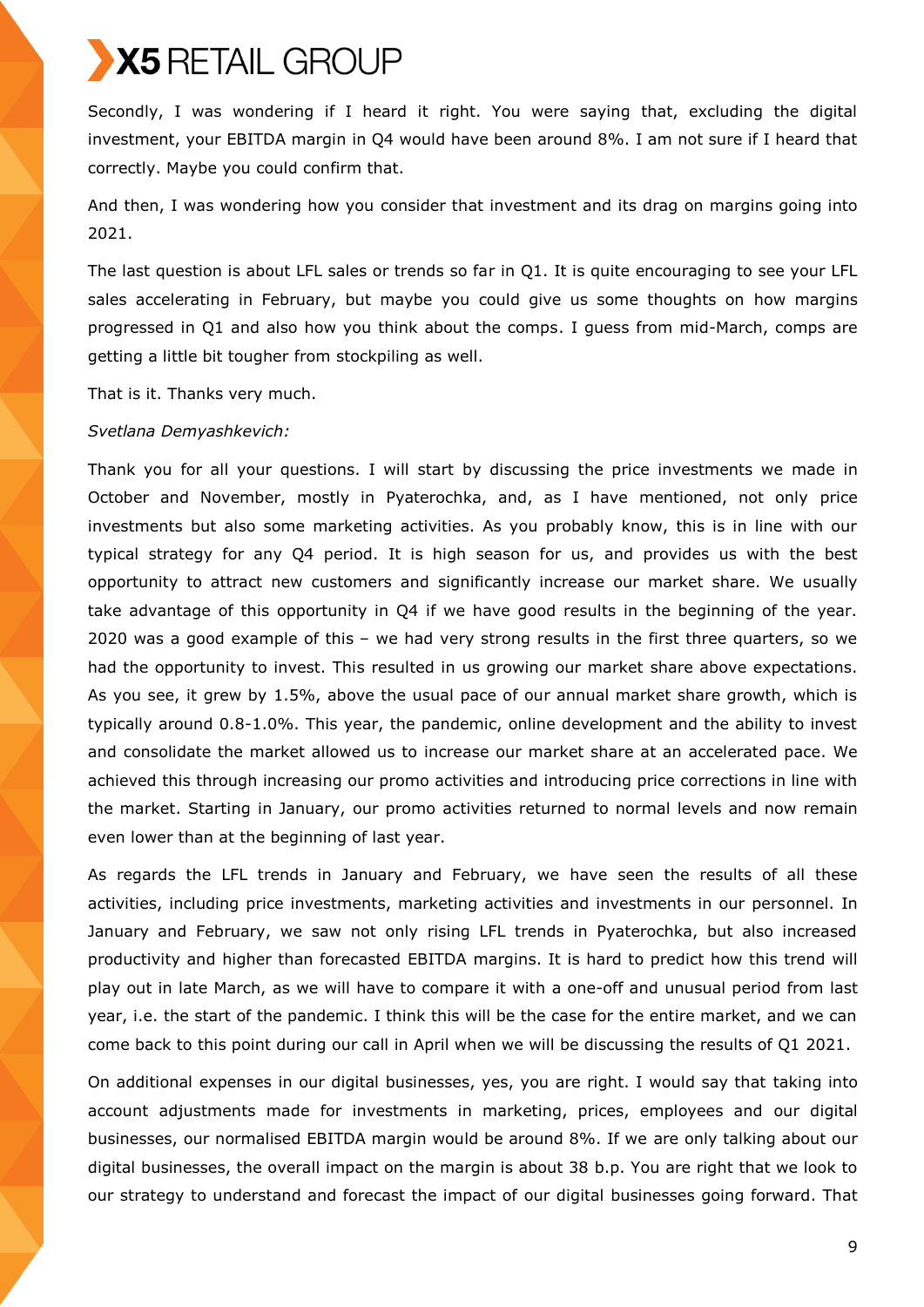is why we focus on the efficiency of our core business, as we are able to increase our investments into new lines of business if we can first improve our operational efficiency. We have so far made significant improvements in our shrinkage, logistical costs and personnel productivity. Our digital transformation has also boosted our efficiency, improving internal processes and decisionmaking. All of this gives us an opportunity to invest more into our digital businesses and is perfectly balanced in our budget for 2021. We do not have any concerns here. We are operating in line with the expectations of our three-year strategy – we have an EBITDA margin well above 7%, increasing ROI, leverage below 1.8x, and offer continued payment of dividends. I would say that this framework, which we discussed on our Capital Markets Day in October, is working perfectly for us.

# *Igor Shekhterman:*

I would like to add that we are very focused on efficiency and we had very good results in terms of shrinkage efficiency. And when we discussed the budget for this year, we had even better metrics than last year.

## *Henrik Herbst:*

Thank you very much. Just a quick follow-up. When you say that margins were above expectations in Q1, do you mean year-on-year margins? I guess we still have a few weeks.

# *Svetlana Demyashkevich:*

It is difficult to talk about Q1 in its entirety because of the abnormal nature of the last two weeks of March 2020, but performance at the beginning of this year was pretty much in line with that of last year.

# *Henrik Herbst:*

Thanks very much.

## *Operator:*

The next question comes from Kirill Panarin of Renaissance Capital. Your line is open, please ask your question.

# *Kirill Panarin:*

Hi everyone. Thanks for taking my questions. Two questions, please. First, a follow-up on the previous question about pricing investments in Q4. To be honest, I have still not fully understood what the return on those extra investments was. You mention market share growth of 1.5%. But what would Q4 growth be without those extra 50 b.p. investments? And how do you quantify how much to invest in Q4? Should we assume that every time you show strong results in 9M, you reinvest all the gains into prices? How do you find a balance between growth and margins? That is the first question.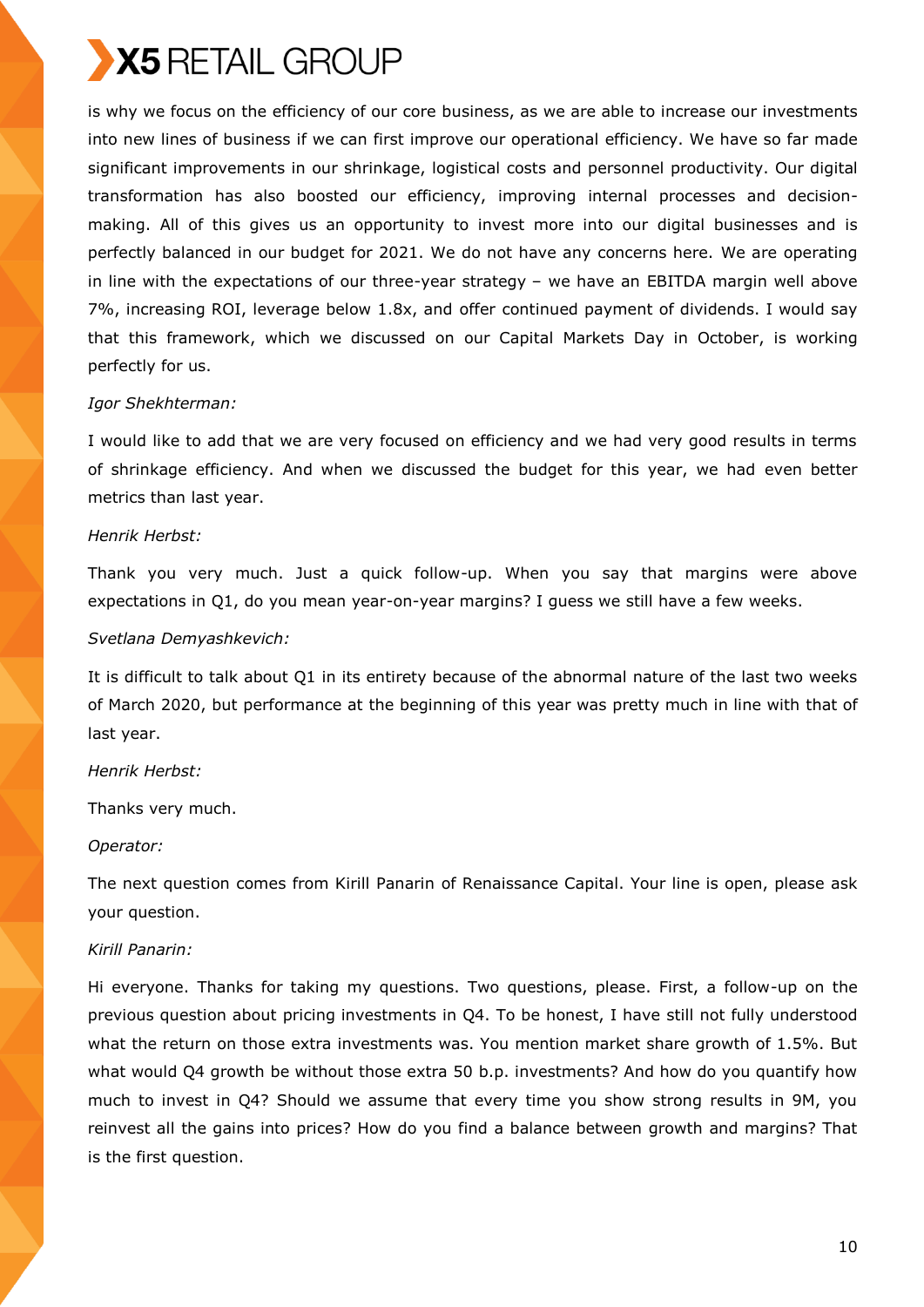

## *Svetlana Demyashkevich:*

Of course, we have very complicated and detailed operational processes in place. Most of them are now fully digitalised. For example, we rely on a state-of-the-art algorithm for measuring price efficiency and deciding on the price of a particular SKU in a particular basket and a particular store depending on the data we get from our loyalty cards. We then analyse performance using big data collected by our data team. When we look at the sensitivity of our price investments, we can use it to estimate the effect of additional LFLs and customer acquisition. Frankly, when we started discussing these price investments back in October, we used an LFL revenue growth forecast to year end. The actual results were even better than our expectations. That is why we, as management, are very happy internally with the Company's performance in 2020. And our Supervisory Board recently confirmed that they are also happy with our results, confirming that they had exceeded expectations.

Also, we are not just talking about the same month or the month following the investment, but about a longer period. We still see the effect of this investment in January, February and March, and continued to consolidate the market and gain additional market share past that. When you look at our LFLs, you should also bear in mind the fact that we have had a very high base for the past several years and have never had a decline in LFLs or negative LFLs like some of our competitors. It is very important to take this into consideration. I think it is very encouraging that we are still able to demonstrate LFLs like these, despite having such as high base. This is driven by our efforts to improve our stores' CVP, the performance of our new concept stores for Pyaterochka and Perekrestok, the operational productivity of our stores, as well as our efficiency in logistics and shrinkages, etc. It is complex work and it remains the focus of the entire management team.

### *Kirill Panarin:*

Okay, thank you. And just one more. Could you comment on your new LTI programme that was submitted for approval in the Annual General Shareholders Meeting? That is it from me. Thank you.

#### *Igor Shekhterman:*

We have three main metrics in our LTI programme. Two of them are practically the same as those used in the previous programme. We have market leadership as one of our metrics. The second is leadership in value multiples relative to our peers. The last metric is related to ESG.

*Kirill Panarin:* 

Thank you.

#### *Operator:*

The next question comes from Elena Jouronova of JP Morgan. Your line is open, please ask your question.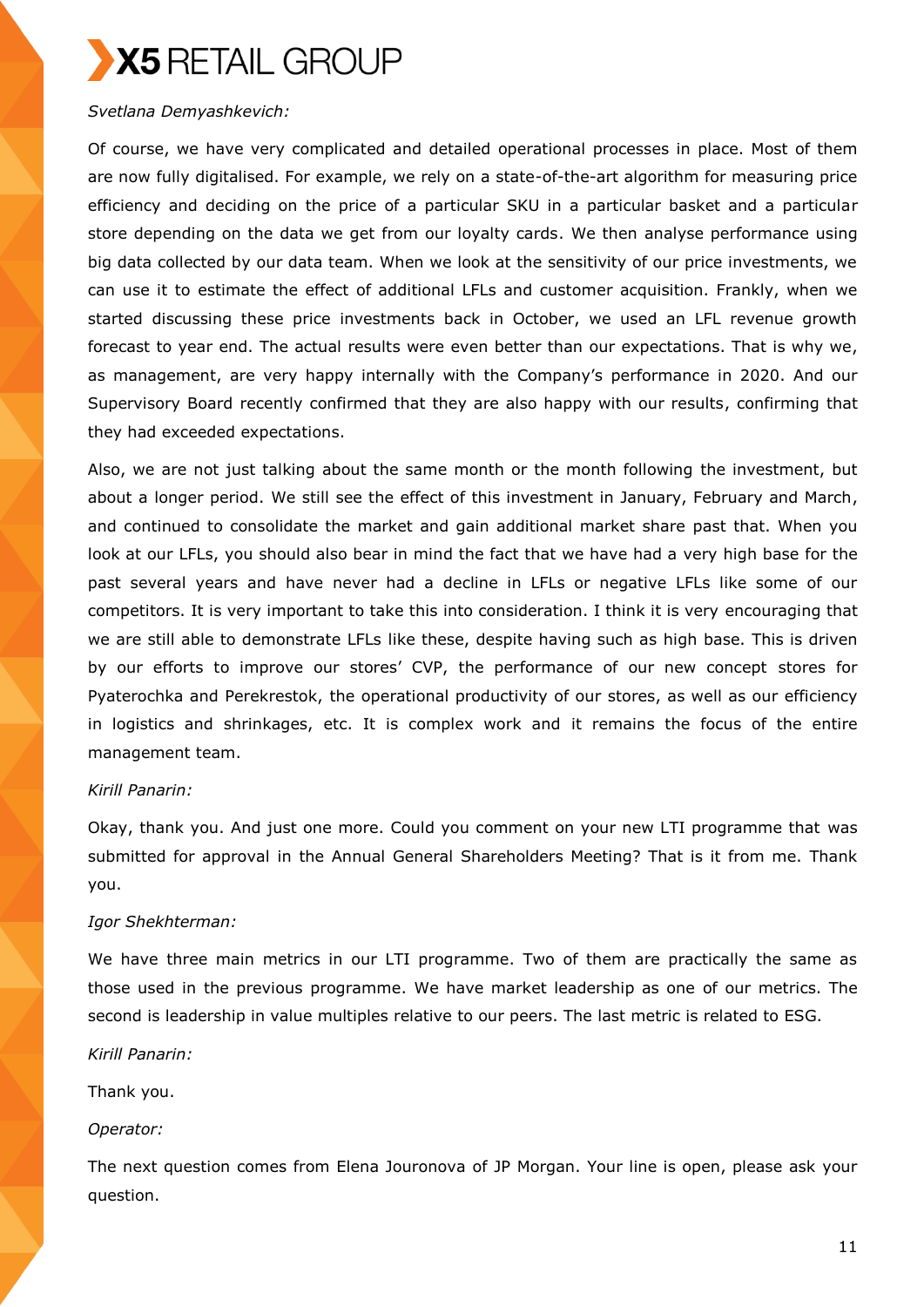# *Elena Jouronova:*

Good evening, ladies and gentlemen. I have a follow-up question likely for Svetlana. If I look at your FY 2020 results, it seems that you did not have any margin expansion. Is that right? So, if we strip away the effects of LTI accruals and reversals and the Carousel one-offs, your EBITDA margin was broadly the same as it was previously, at around 7%. And that was in the year of COVID-19 when food retailers generally had positive EBITDA margin dynamics, give or take. I am just wondering how to read this. Is the consumer and competitive environment actually more difficult in Russia than we understood it to be, meaning you basically end up reinvesting all the efficiency gains that the management team has worked on into prices to sustain high LFLs? Or was it simply the COVID-19 unwind? I just want to hear your thoughts on this because, to be honest, on a FY basis not achieving any EBITDA margin expansion in a year like 2020 was a bit of a surprise to me.

# *Svetlana Demyashkevich:*

Hello. Thank you for your question. First of all, we have experienced positive growth in terms of our EBITDA margin for FY 2020. It improved by 27 b.p. compared to 2019. If we add to that the negative effect of investment in digital businesses on EBITDA, which almost doubled vs 2019, then you can see that the actual margin improved significantly. That is why during this COVID-19 year, with this improved result based on higher revenue due to COVID-19 and HoReCa trends, we were able, and indeed felt it was a good idea, to invest back into our customers and our relationship with them. As you know, this is our usual strategy and is how we have kept an edge on our competitors for many years. It is also one of the reasons why we have become, and still remain, the leader. We have actually increased the gap with our competitors in absolute terms and in terms of market share, because we are ready to invest back into the development of our CVP, services, customers, price perception, etc. We think that in the long term this stimulates very good results.

## *Elena Jouronova:*

Yes, I appreciate that. But, with your business developing in a more digital direction and your commitment to fostering long-term relationships with your consumers, is it even possible for X5 to achieve an EBITDA margin that is meaningfully above 7% in the current environment?

# *Svetlana Demyashkevich:*

Yes. If we stop investing in all kinds of new businesses and in our growth ahead of the market, then the EBITDA margin could be 8% or even higher. But that is a conscious choice we have made in line with the Company's longer-term strategy, because we understand the importance of being with consumers and fulfilling their expectations in terms of our new concepts, personnel, brands and services that we provide both offline and online.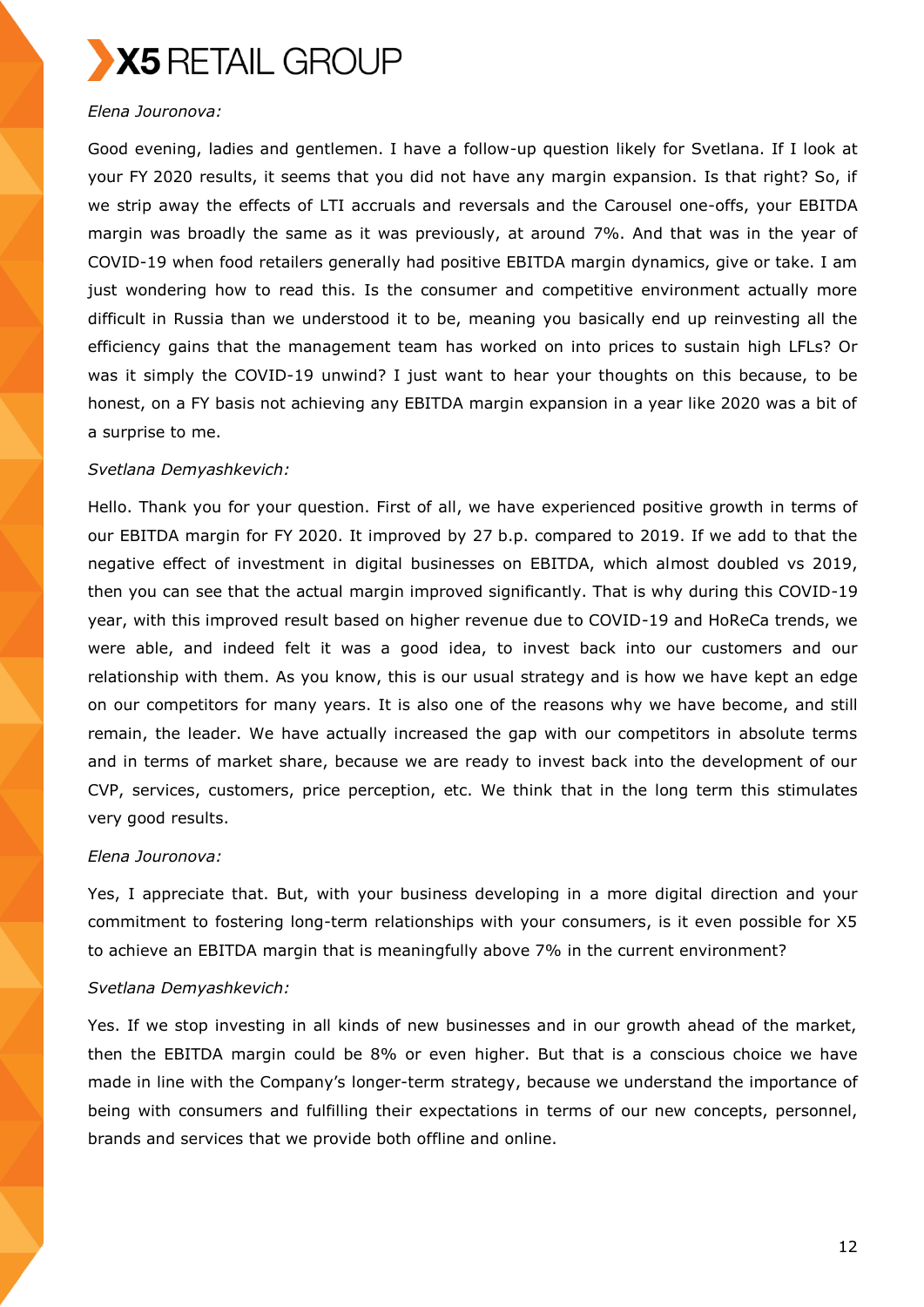

#### *Elena Jouronova:*

OK, I understand, thank you. One more clarification question on LTI. I think you mentioned in your speech that the condition to pay the second threshold of LTI in 2020 was maintaining profitability at a certain level. Are you disclosing this level?

## *Svetlana Demyashkevich:*

We are not disclosing this level but it is in line with the previous programme. We have always kept this constant as it is a comfortable level for us.

# *Elena Jouronova:*

OK. And, finally, on the new LTI programme, you no longer have that EBITDA margin KPI. Is that right? Because Igor mentioned the market share leadership, multiple leadership and ESG. On the multiples leadership, can you clarify how you are calculating that? Can you share some mechanics? Are you trailing multiples with EBITDA, P or anything else? And what time period are you measuring that over?

# *Igor Shekhterman:*

Thank you for the question. We definitely have a trigger depending on our EBITDA margin and profitability but regarding the details on the multiple, we are still developing the mechanics. We have just confirmed this metric with the Supervisory Board and will develop the mechanics on how to calculate it later this year.

## *Andrey Vasin:*

Elena, the EBITDA margin trigger is actually in line with the previous programme.

## *Elena Jouronova:*

Understood. The final question is on hard discounters. I am sorry if I missed that from the presentation speech, but can you share with us the latest results for that format and your thoughts about its possible roll-out?

# *Igor Shekhterman:*

As we mentioned earlier, we have just opened five stores. We will open an additional 45 stores in different regions this year. I think, as we have only opened five stores [so far], it is quite early to give any results or metrics, but the final decision regarding the roll-out will be made in December 2021 by the Supervisory Board based on the results of the model in development this year. I hope it will be approved by the Supervisory Board and we can start the roll-out next year.

## *Elena Jouronova:*

Thank you very much and good luck.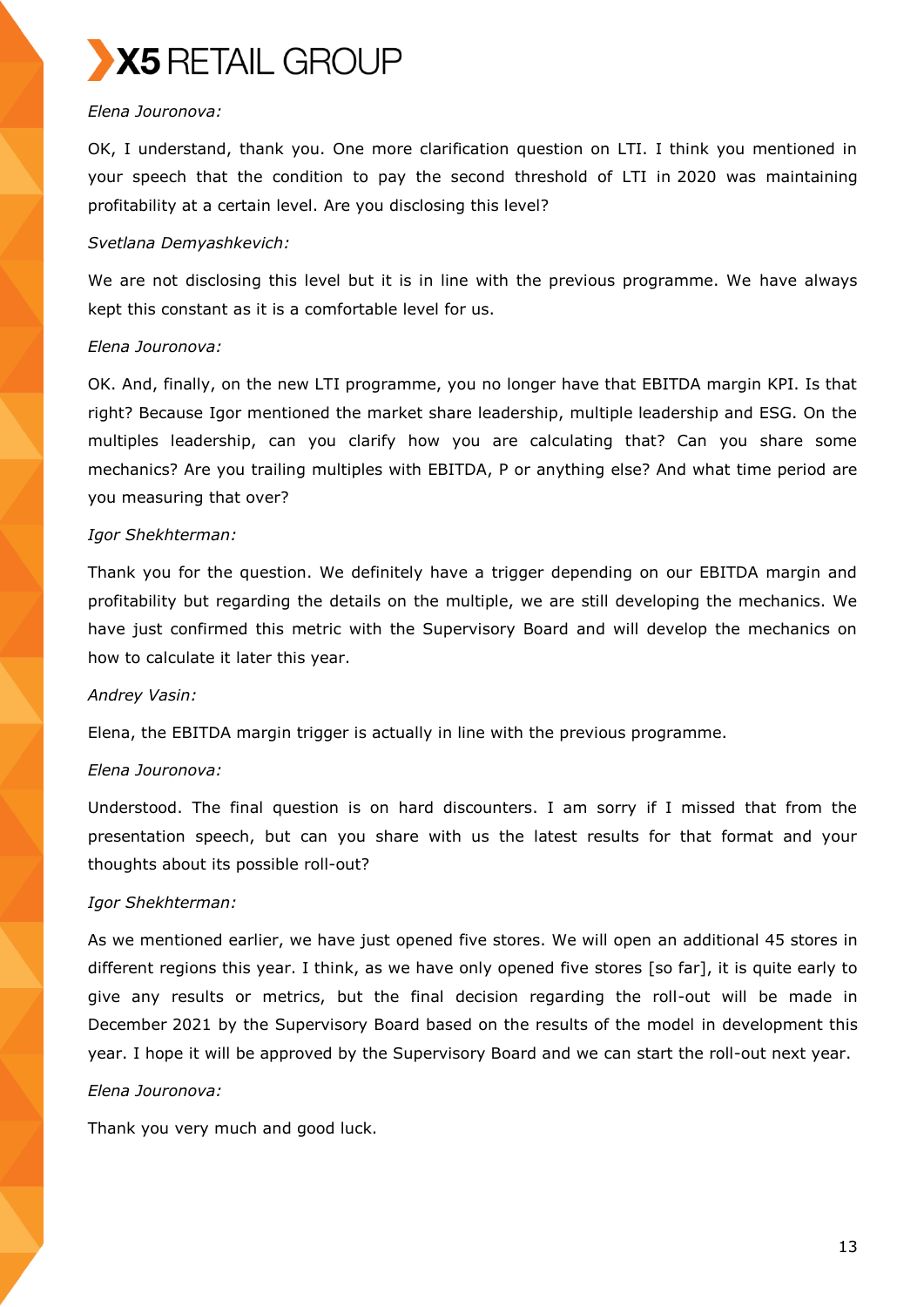

#### *Operator:*

The next question comes from Alexander Gnusarev of VTB Capital. Your line is open, please ask your question.

#### *Alexander Gnusarev:*

Greetings, everybody. I suppose many of my questions have already been answered. I have the last one. Speaking about your year-to-date sales [growth] of 11%, could you break this down by month, if possible? Thank you.

## *Svetlana Demyashkevich:*

Overall growth stood above 10% each month and was in line with our expectations. I can't give any more details here.

#### *Igor Shekhterman:*

We will publish the Q1 2021 results in the middle of April, so you will be able to see the monthly dynamics then.

#### *Alexander Gnusarev:*

OK, that is clear.

#### *Operator:*

The next question comes from Maxim Nekrasov of Goldman Sachs. Your line is open, please ask your question.

#### *Maxim Nekrasov:*

Good afternoon. Thank you very much for the presentation. I have a couple of questions. The first one is on your capital allocation. Could you remind us what your capex expectations are for this year and the medium term?

## *Svetlana Demyashkevich:*

In the long term, we do not plan to see our capex grow faster than our revenue. As a framework, we also intend to hold our debt/EBITDA at no more than 1.8x, maximum 2.0x. In terms of openings, we are planning a total of 1,400 Pyaterochka, 90 Perekrestok and 50 Chizhik store openings in 2021. In terms of capex structure, we are going to spend around 40% of capex on new store openings, with refurbishments accounting for around 15–20%, logistics – around 10%, maintenance – around 8–10%, IT and innovations – 19%, and the rest will go on other items. We are still going to pay dividends, which, as you know, increased in 2020. So we intend to maintain high levels of both absolute numbers and dividend yield.

## *Operator:*

The next question comes from Marat Ibragimov of Gazprombank. Your line is open, please ask your question.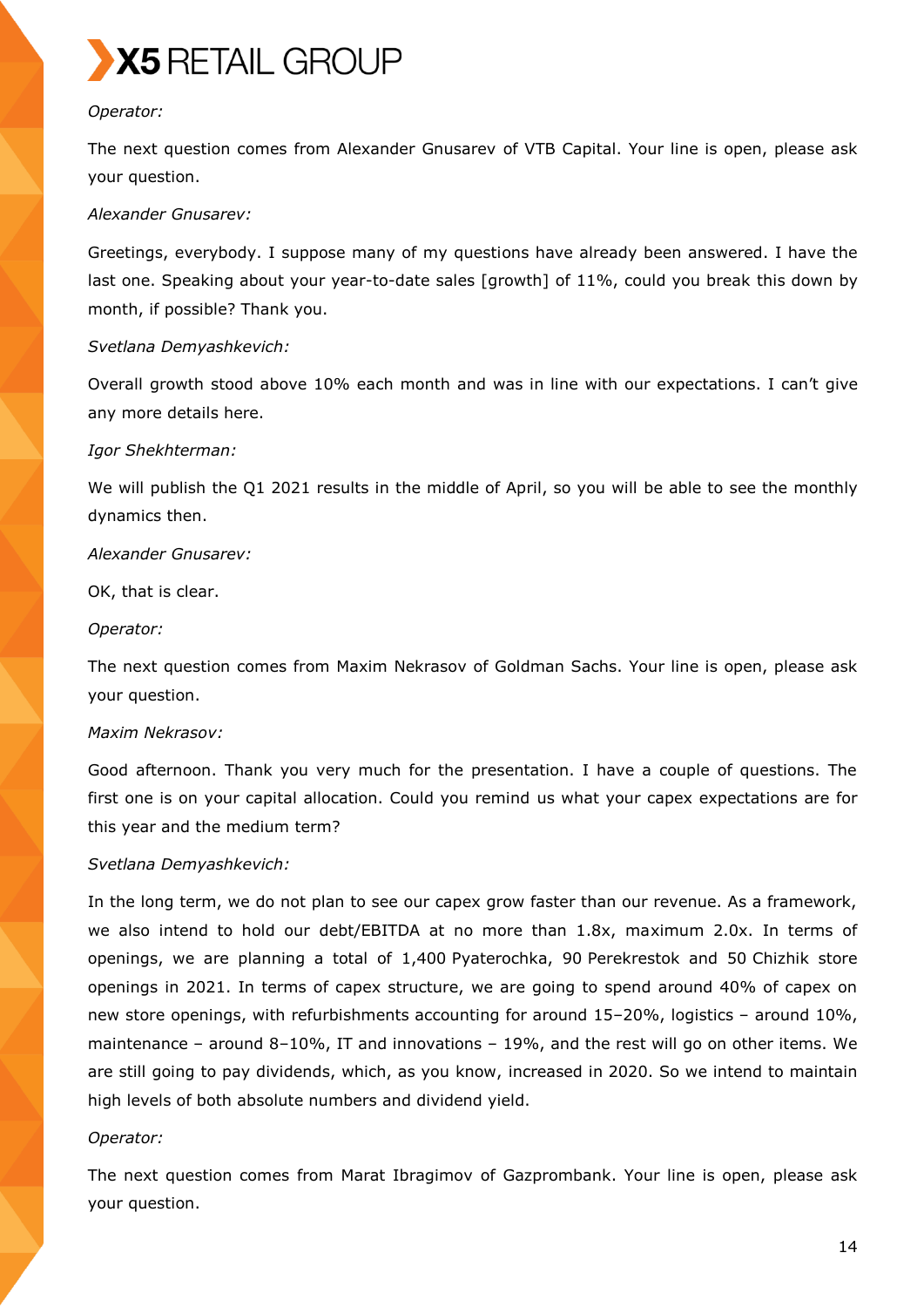

#### *Marat Ibragimov:*

Thank you very much. I have a question on SG&A costs. Third party service expenses went up by almost 50% in Q4 2020 y-o-y. What is the reason for this and how are they forecasted to change in the future (in percentage of sales, probably)? Thank you.

# *Svetlana Demyashkevich*:

Two of the major driving factors behind this growth were the rapid expansion of our express delivery courier services and the increase in popularity of express delivery. I think we will soon be disclosing more and more information about our new businesses – you can already find a lot of disclosures on their unit economics in our Annual Report. We are also planning to hold an event that will provide information about our new businesses sometime in May. So we will be able to talk more about them in terms of their unit economics and increasing costs then. Additionally, as I have mentioned before, we have increased our marketing expenses for Pyaterochka in line with the price investments in Q4 2020 as a strategic move to increase our market share in LFL.

## *Marat Ibragimov:*

OK, I got it. Another question on LFL in supermarkets. Perekrestok LFL sales ventured into negative territory once again at -0.2%. What is the reason for this? I understand that in Q2 2020 some shopping centres were closed. But what is causing this negative LFL? As we can see from the breakdown, it is largely driven by an outflow of customers. This seems quite surprising given your heavy investment in prices. Can you please elaborate on that? Thank you.

## *Svetlana Demyashkevich:*

We should look separately at the trends in supermarkets and proximity [stores]. They are very different and this has been the case throughout the year. In Pyaterochka, we grew above expectations and had an inflow of customers due to the pandemic and a weakened HoReCa market. Through additional price investments, we were even able to further accelerate this growth. [Meanwhile,] Perekrestok stores, supermarkets and hypermarkets are mostly located in shopping malls and therefore suffered from zero traffic in Q2 due to their forced closures. Traffic partially returned in August and September, but in Q4 we unfortunately had a second wave of infections and, as you know, people were afraid to go to shopping malls. That is why we saw further decreased traffic in supermarkets. As you can see, the performance of supermarkets not located in shopping malls was much better. We have already seen some positive trends in January, February and March 2021 in Perekrestok – positive LFL sales – both in shopping malls and separate locations. Of course, we look at the trends across all of our big formats. Because of that, we are accelerating the development of Perekrestok and Bystro, Perekrestok's express delivery service, which is very popular with customers and has exceeded our growth expectations in both 2020 and 2021. We are very happy with the performance of this new service for our customers.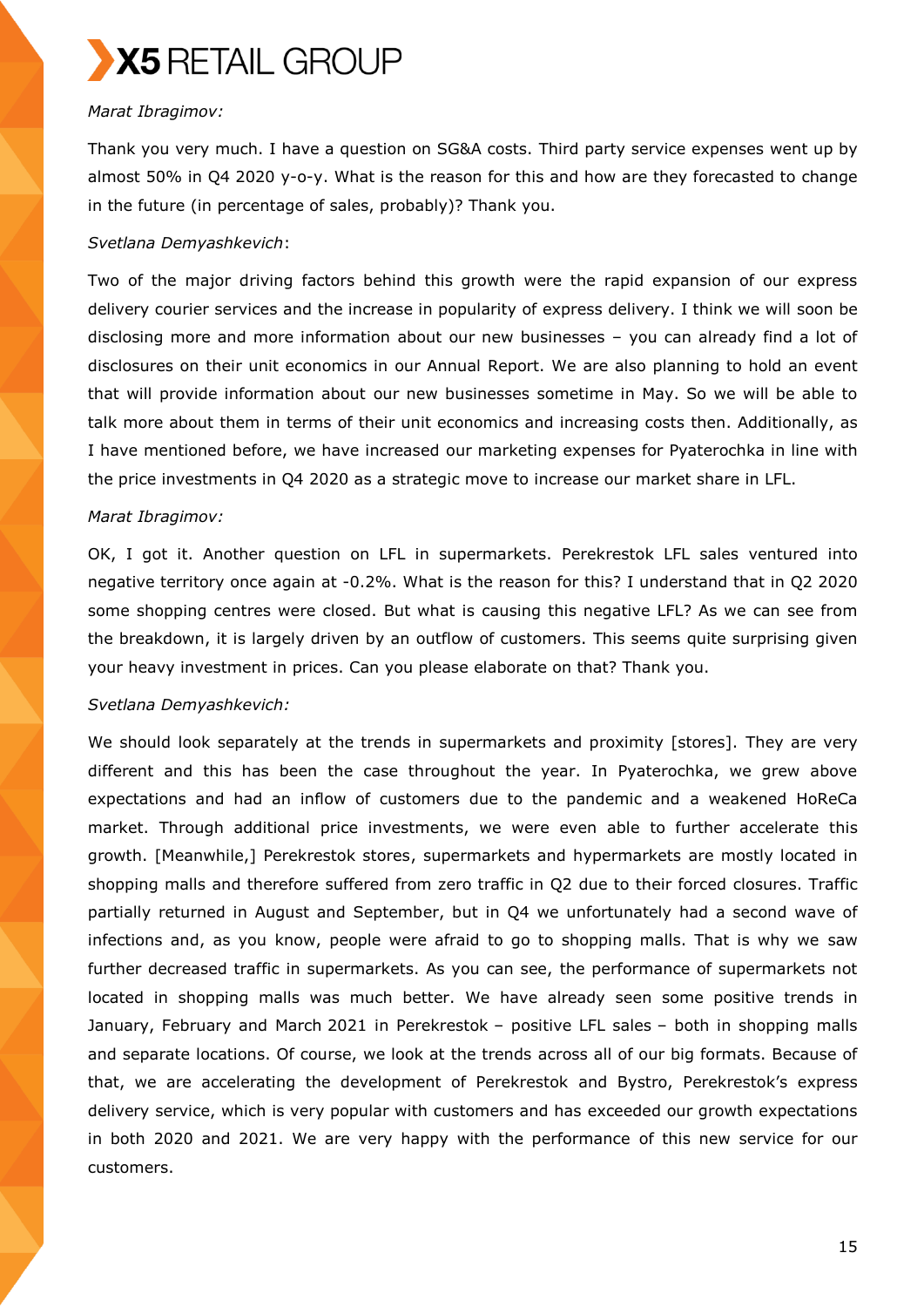

# *Igor Shekhterman:*

I just wanted to remind you that practically 50% of our supermarkets are located in Moscow and the Moscow region, with half of them situated in shopping centres. Most of them were struggling until mid-January 2021 because people did not come back to shopping centres. We had very negative traffic. Only at the end of January and the beginning of February did results indicate that traffic had started to turn positive.

# *Marat Ibragimov:*

OK, thank you. My last question is about your hard discount stores. I understand that they are currently in roll-out mode and you do not have the final numbers yet. What is your planned IRR or ROI for this particular format? Thank you very much.

# *Svetlana Demyashkevich:*

Actually, it is higher than the ROI that we have recently seen for Pyaterochka, which has the leading ROI among our other formats. We expect that Chizhik, if its pilot is as successful as we planned in our financial model, will have a higher ROI than all of our other formats. That is due to its smaller store area (sq m), capex, and higher turnover and sales density. We already see that general discounters, even in Russia, have higher sales densities than proximity format stores and we want our hard discounters to be leaders in terms of sales density per sq m.

## *Marat Ibragimov:*

But you have not disclosed the absolute number. I am guessing it is around 20%. Am I right?

## *Igor Shekhterman:*

At the moment, we are not disclosing this information as we are just starting to look for the most relevant operational model. When we make a decision regarding the roll-out we will discuss it in more detail.

## *Marat Ibragimov:*

OK, thank you. That is it from my side. Thank you.

## *Operator:*

The next question comes from Maxim Nekrasov of Goldman Sachs. Your line is open, please ask your question.

## *Maxim Nekrasov:*

Thank you very much. Sorry, I got disconnected [previously]. I wanted to follow-up on capital allocation and dividends, in particular. What is your dividend outlook and do you see any possibility to increase dividend payments in 2021 despite their high base? My second question is more of a technical one. What are your tax rate expectations, given rates have been quite high in recent years?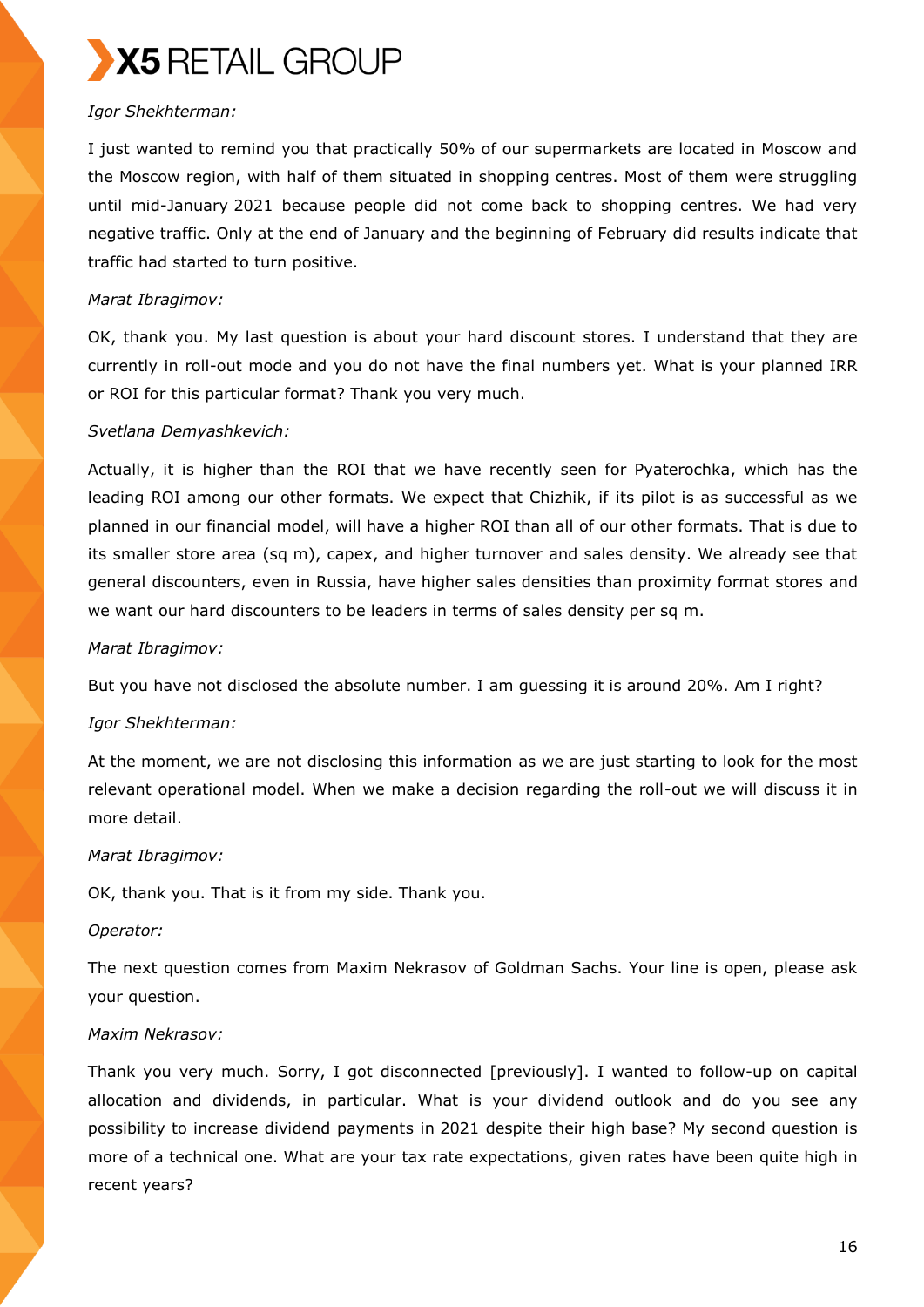

#### *Svetlana Demyashkevich:*

Regarding dividends, at the moment it is too early to say. Our current dividends were recommended by the Supervisory Board at the General Shareholders Meeting in 2020. Based on H1 2021 results, we will have a discussion with the Board on further interim dividends for 2021. I think we will be ready to share our expectations regarding these closer to Q3 2021 after Q2 results. Onto tax. As I mentioned earlier, several factors affected the rate, the largest of which was probably the payment of interim dividends at the end of 2020. It was the first payment of interim dividends for the year. That is why it impacted the comparatives and our tax rate. In addition to that, increased net profit, as a natural rule, also affected the overall tax rate. We also had some accruals on our tax cases in line with our usual practice.

#### *Maxim Nekrasov:*

Should we assume a similar tax rate going forward, as you will probably continue paying dividends?

*Svetlana Demyashkevich:* 

No, I expect the tax rate to fall, because in this case we had some one-offs.

*Maxim Nekrasov:* 

Ok, thank you.

*Svetlana Demyashkevich:* 

And it is always better to look at the full-year performance, not just…

*Igor Shekhterman:* 

Not just Q4 separately.

*Svetlana Demyashkevich:*

Yes.

*Maxim Nekrasov:* 

Thank you very much.

#### *Operator:*

The next question comes from Maria Lukina of BCS Global Market. Your line is open, please ask your question.

#### *Maria Lukina:*

Hi, thank you for the presentation. Sorry if I missed it, my question is on Q1. Can you please once again comment on sales dynamics and LFL performance? What is happening with the traffic at the moment, what trends do you see, and what is happening with the level of shrinkage? Thank you.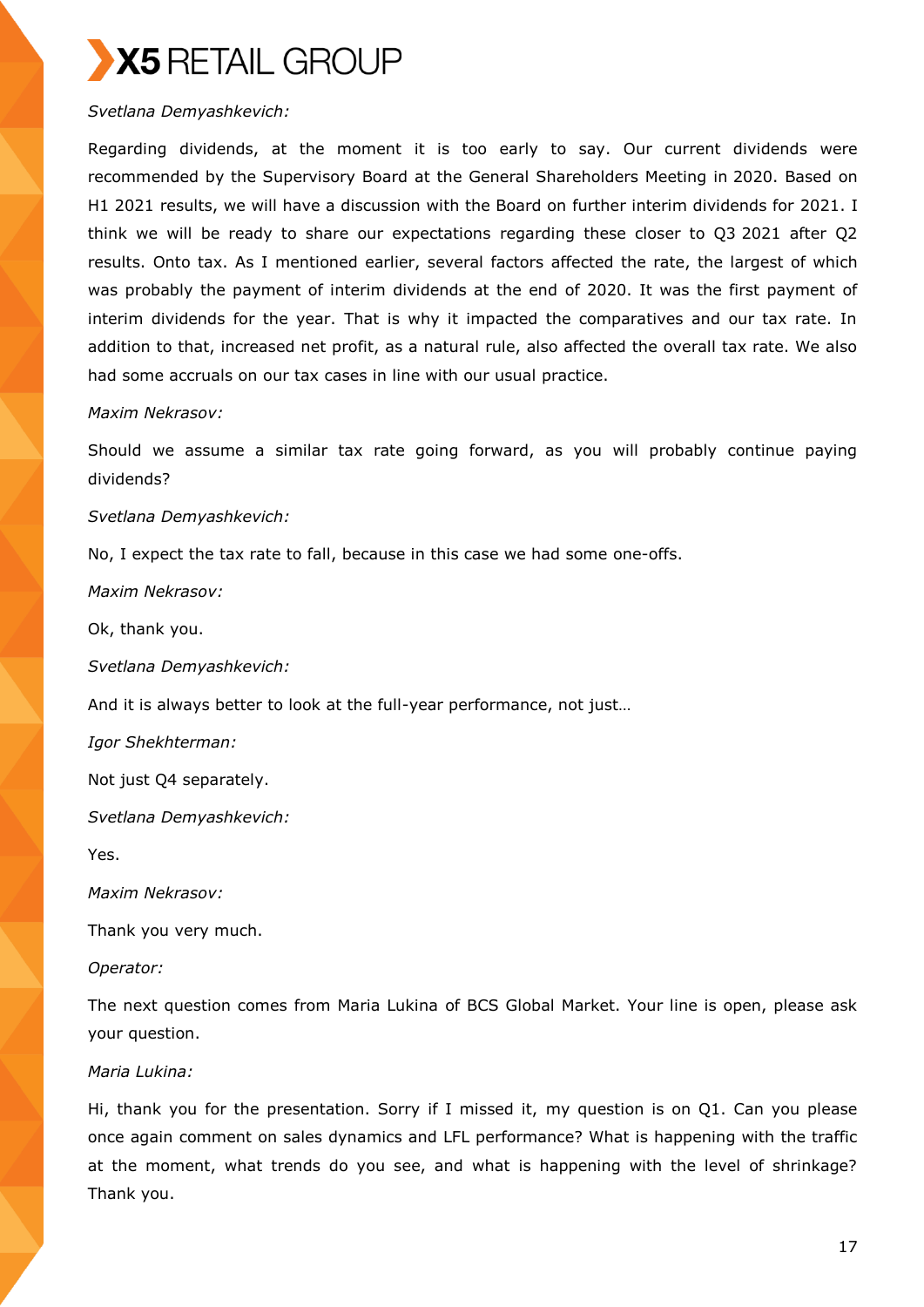# *Svetlana Demyashkevich:*

Overall, LFL sales are very positive. For example, as I mentioned earlier, Pyaterochka experienced [growth of] 7.0% in January and 7.4% in February. We still see trends related to COVID-19 persisting, with lower traffic offset by a higher ticket. We still see trading up in all of our formats, driven by a higher ticket and stronger category mix. That was on LFL sales, and the second question was on shrinkage. Actually, even after last year's very strong results, we saw a further decrease in shrinkages in Pyaterochka in January and February and stable or decreasing shrinkages in Perekrestok, where the shrinkage level has been very low for several years in a row. I think our management team is doing a very good job of decreasing shrinkages. They have implemented many projects focused on freshness, optimisation of logistics, and operational efficiency and these all help to decrease shrinkage.

## *Maria Lukina:*

Thank you very much.

## *Operator:*

The next question comes from Artur Galimov of SOVA Capital. Your line is open, please ask your question.

#### *Artur Galimov:*

Good afternoon, everyone. What is the estimated impact of digital businesses on your full-year EBITDA margin in 2021, and what will the impact of increased payments to employees and price investments be even though you mentioned these price investments were mostly completed by this quarter?

## *Svetlana Demyashkevich:*

We have already balanced all these factors during our budgeting process for 2021. We are expecting and forecasting our overall EBITDA margin to be well above 7% for both our core and digital businesses as well as for some of the investments we do depending on the needs of a particular year. As we indicated in our strategy, we want to keep our EBITDA margin either stable or growing so we can continue investing in all business lines that we find to be strategically important. We also believe that our market share should grow above the competition and the market. That is our expectation and has been part of our business model for many years. We are ready to invest more in terms of capex and opex in order to grow faster and sustain our longterm market leadership both in the offline and online segments.

## *Artur Galimov:*

Thank you very much. Could you possibly give the breakdown of how you think the EBITDA margin should develop for different parts of your online businesses, mainly Vprok and express delivery, this year? Thank you.